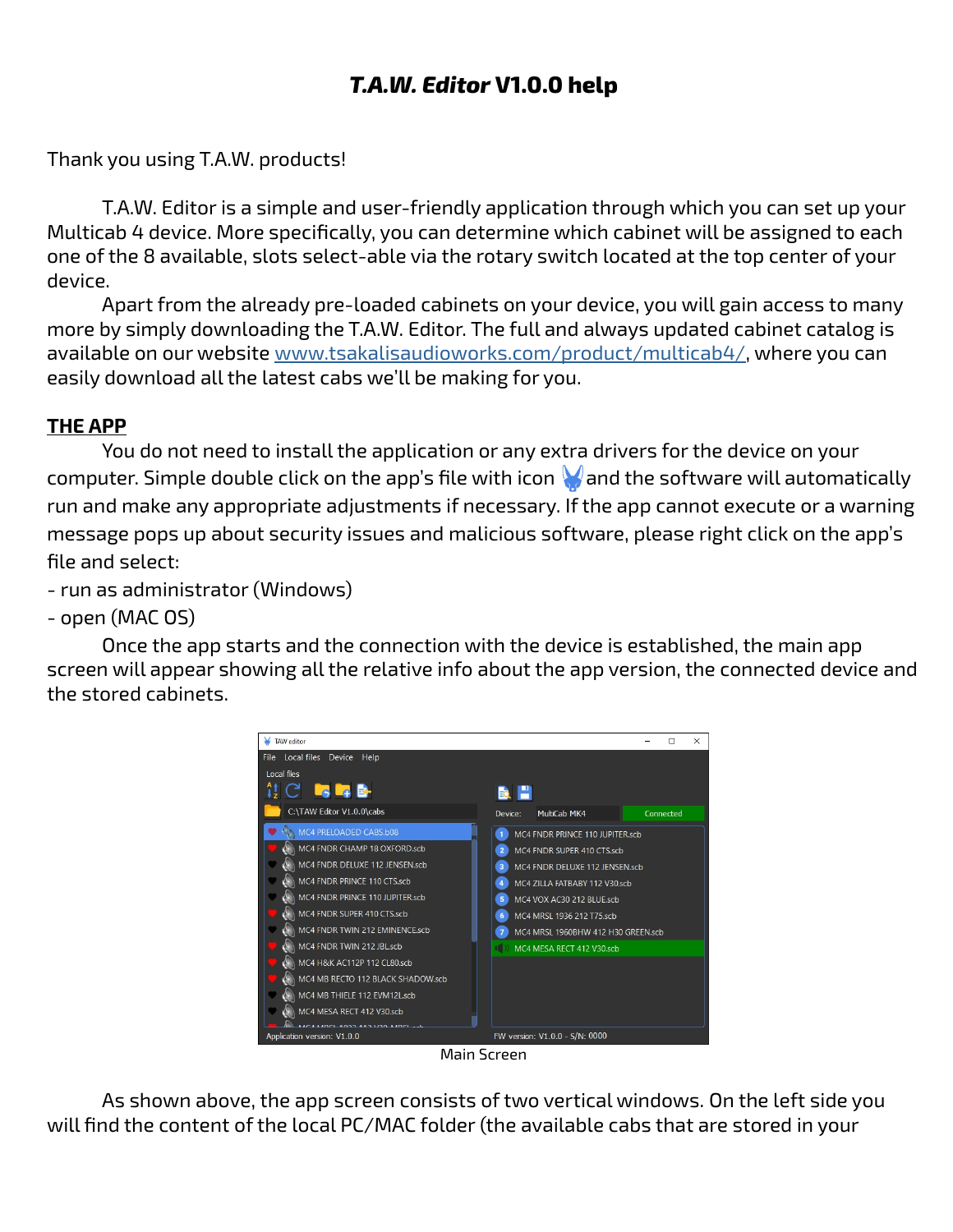computer) as well as the app version. On the right side you will find the content of the connected device (the cabs that are currently loaded on the device) along with it's firmware version and serial number.

Simply drag and drop cabinets from the left to the right window to replace existing cabinets or entire bundle of 8 cabs on your device. You can also drag and drop a cab from the right to the left side to store it into the app's default folder.

Each cab and bundle can be renamed according to your preference. The original full description of the cab or the content of a bundle will always appear in the hover box, when the mouse pointer is placed over the specific cabinet or bundle, even after you have renamed it.

The function icons located on the top of each side will help you organize the cabs/bundles as well as perform some essential functions. You' ll find the description of each icon's function below:

### Left window of the app's screen:

- $\blacksquare$  Select default folder in which the cabs/bundles will be stored
- $\frac{1}{2}$  Sort files by type or name
- $C$  Refresh the content of the showing folder
- **P** Parent folder (go one folder up)
- $\mathbb{C}_{\mathbf{C}}$  Create a new folder inside the showing folder
- $\mathbb B$  Import cabs/bundles in to the showing folder
- Mark a cab/bundle as favorite
- **Indicates a single cab**
- $\blacksquare$  Indicates a bundle of 8 cabs

Double click on the name of a cab or bundle to rename it. The original description of each cab as well as the content of each bundle will always appear in the hover box.

Right click on each cabinet/bundle for more functions. A pop up menu will appear giving you more options such as copy, paste, delete, rename, etc.

## Right window of the app's screen:

- **Read the connected device**
- $\Box$  Export and save all 8 cabs to a batch on the left side to the local directory
- $\blacksquare$  Indicates the selected cabinet that you are listening.

Double click on a cabinet number to play through it.

Double click on the cab's name to rename it. The original description will always appear in the hover box.

Right click on each cabinet for more functions. A pop up menu will appear giving you more options such as listen a cab, move to the local folder, export bundle, etc.